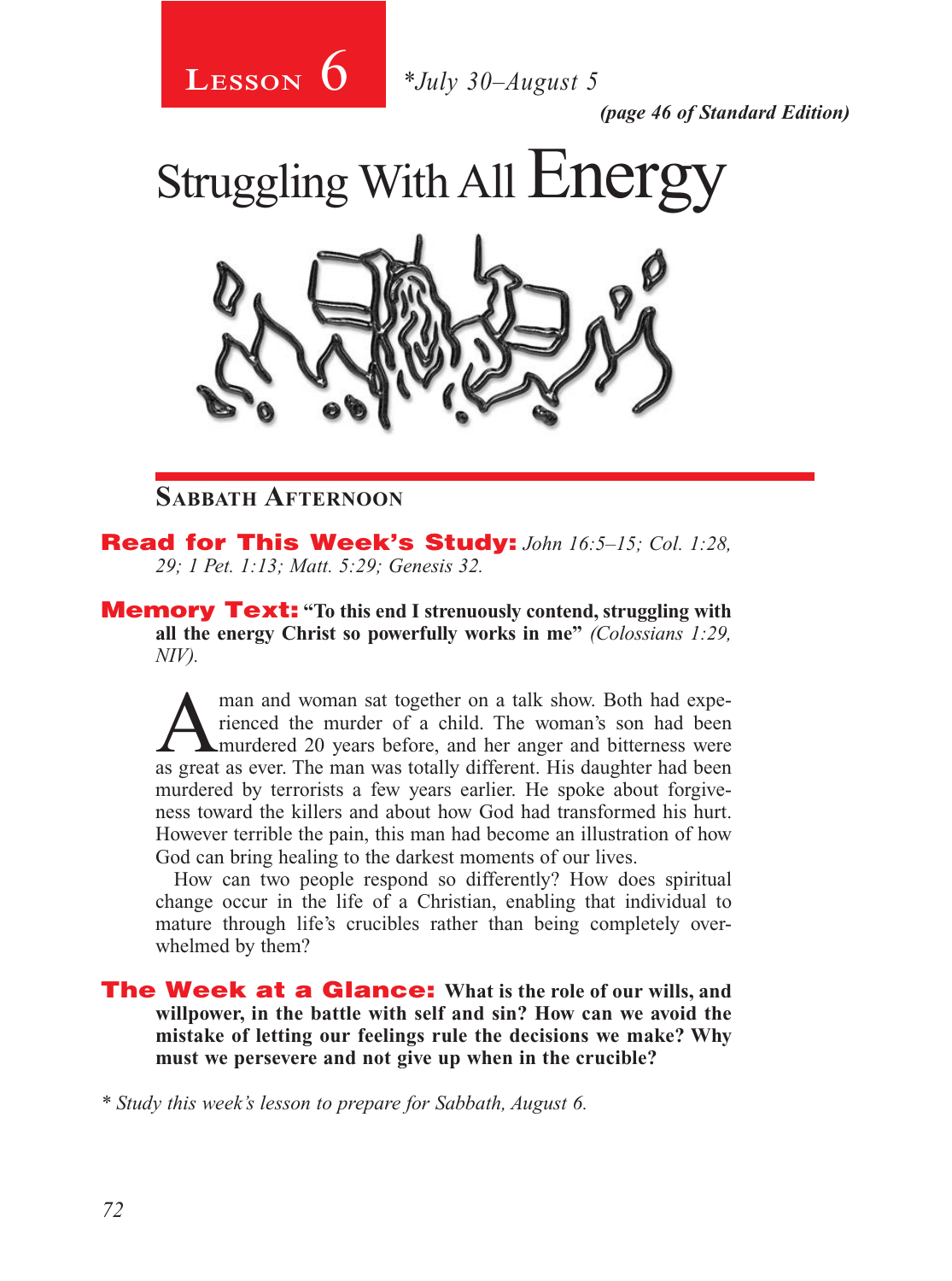# **The Spirit of Truth**

Have you ever prayed "Please, God, make me good!" but little seems to change? How is it possible that we can pray for God's great transforming power to work within us, but our lives seem to remain the same? We know that God has unlimited supernatural resources that He so eagerly and freely offers us. We really want to take advantage of it all, and yet, our lives don't seem to change in a way that matches what God is offering.

Why? One reason is disturbingly simple: while the Spirit has unlimited power to transform us, it is possible by our own choices to restrict what God can do.

\_\_\_\_\_\_\_\_\_\_\_\_\_\_\_\_\_\_\_\_\_\_\_\_\_\_\_\_\_\_\_\_\_\_\_\_\_\_\_\_\_\_\_\_\_\_\_\_\_\_\_\_

\_\_\_\_\_\_\_\_\_\_\_\_\_\_\_\_\_\_\_\_\_\_\_\_\_\_\_\_\_\_\_\_\_\_\_\_\_\_\_\_\_\_\_\_\_\_\_\_\_\_\_\_

Read **John 16:5–15. In this passage, Jesus calls the Holy Spirit the "Spirit of truth"** *(John 16:13, NIV)***. What does this imply that the Holy Spirit does for us?**

While the Holy Spirit can bring us the truth about our sinfulness, He cannot make us repent. He also can show us the greatest truth about God, but He cannot force us to believe or obey it. If God did compel us in even the slightest way, we would lose our free will, and Satan would accuse God of manipulating our minds and hearts and would thus be able to accuse God of cheating in the great controversy. When the great controversy broke out in heaven, our Father did not compel Satan or any of the angels to believe that He was good and just or compel them to repent. And in the Garden of Eden, when so much was at stake again, God made the truth about the tree in the middle of the garden very clear but did not prevent Eve and Adam from exercising their free will to disobey. God will not act any differently with us today. So, the Spirit presents the truth about God and sin and then says, "In view of what I have shown you, what will you do now?"

It is the same when we are in the crucible. Sometimes the crucible is there precisely because we have not obeyed or repented of our sins. For our Father to work in such cases, we must consciously choose to open the doors of repentance and obedience in order for God's power to enter in and transform us.

**What convictions has the "Spirit of truth" brought to you recently? How well are you listening to His voice? And, most important, what choices are you making with your free will?**

\_\_\_\_\_\_\_\_\_\_\_\_\_\_\_\_\_\_\_\_\_\_\_\_\_\_\_\_\_\_\_\_\_\_\_\_\_\_\_\_\_\_\_\_\_\_\_\_\_\_\_\_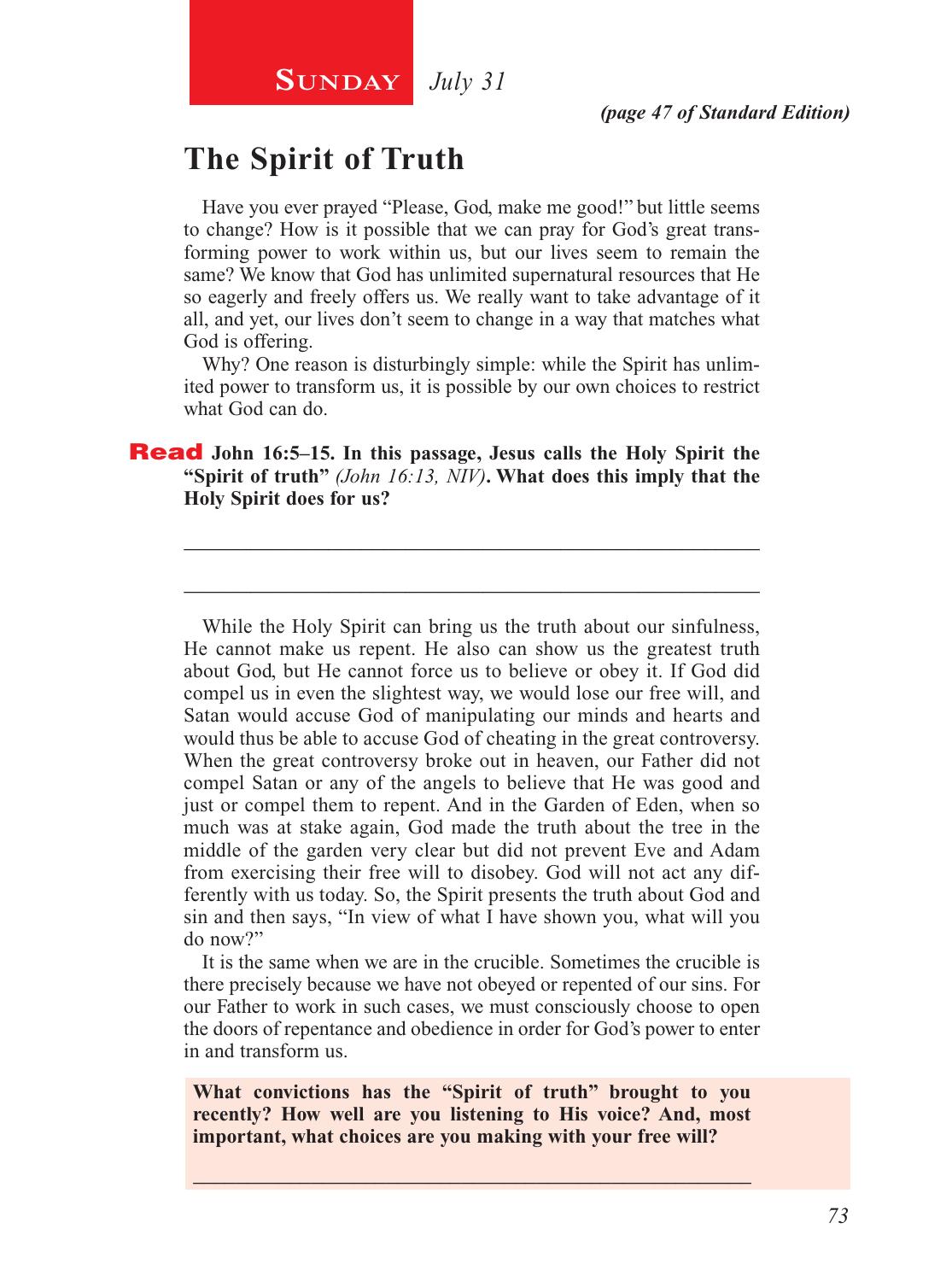### **The Divine-Human Combination**

What is your greatest accomplishment ever? Chances are, whatever you achieved did not happen simply by rolling out of bed in the morning. If we want to achieve something worthwhile in this life, it takes time and effort. Our discipleship to Christ is no different.

Read **Colossians 1:28, 29. Though Paul talks about God working in him, in what ways does he show the human effort also involved?**  *(See also Deut. 4:4, Luke 13:24, 1 Cor. 9:25, and Heb. 12:4.)*

In Colossians 1:29, there is a very interesting insight into the way Paul sees his relationship with God in this work. He says that he is struggling—but with the power of God.

\_\_\_\_\_\_\_\_\_\_\_\_\_\_\_\_\_\_\_\_\_\_\_\_\_\_\_\_\_\_\_\_\_\_\_\_\_\_\_\_\_\_\_\_\_\_\_\_\_\_\_\_

\_\_\_\_\_\_\_\_\_\_\_\_\_\_\_\_\_\_\_\_\_\_\_\_\_\_\_\_\_\_\_\_\_\_\_\_\_\_\_\_\_\_\_\_\_\_\_\_\_\_\_\_

\_\_\_\_\_\_\_\_\_\_\_\_\_\_\_\_\_\_\_\_\_\_\_\_\_\_\_\_\_\_\_\_\_\_\_\_\_\_\_\_\_\_\_\_\_\_\_\_\_\_\_\_

The Greek word translated "labor" means to "grow weary," to "work to the point of exhaustion." This word was used particularly of athletes as they trained. The word for "struggle," which comes next, can mean in some languages "to agonize." So, we have the word picture of an athlete straining with everything to win. But then Paul adds a twist to the idea, because Paul is straining, not with everything he has, but with everything that God gives him. So, we are left with a simple conclusion about Paul's ministry—it was a ministry done with great personal effort and discipline but done with God's power. This relationship works in exactly the same way as we pursue the development of Christ's character in us.

This is important to remember, because we live in a world in which we want more and more with less and less effort. That idea has crept into Christianity, too. Some Christian evangelists promise that if you just believe, the Holy Spirit will fall upon you with amazing supernatural power and perform great miracles. But this can be a dangerous half-truth, because it can lead people to the conclusion that we just need to wait for God's power to come while sitting comfortably in our seats!

**What is your own experience with the kind of striving Paul talked about? What things has God laid upon your heart that you are struggling with? How can you learn to surrender to God's will?**

\_\_\_\_\_\_\_\_\_\_\_\_\_\_\_\_\_\_\_\_\_\_\_\_\_\_\_\_\_\_\_\_\_\_\_\_\_\_\_\_\_\_\_\_\_\_\_\_\_\_\_\_ \_\_\_\_\_\_\_\_\_\_\_\_\_\_\_\_\_\_\_\_\_\_\_\_\_\_\_\_\_\_\_\_\_\_\_\_\_\_\_\_\_\_\_\_\_\_\_\_\_\_\_\_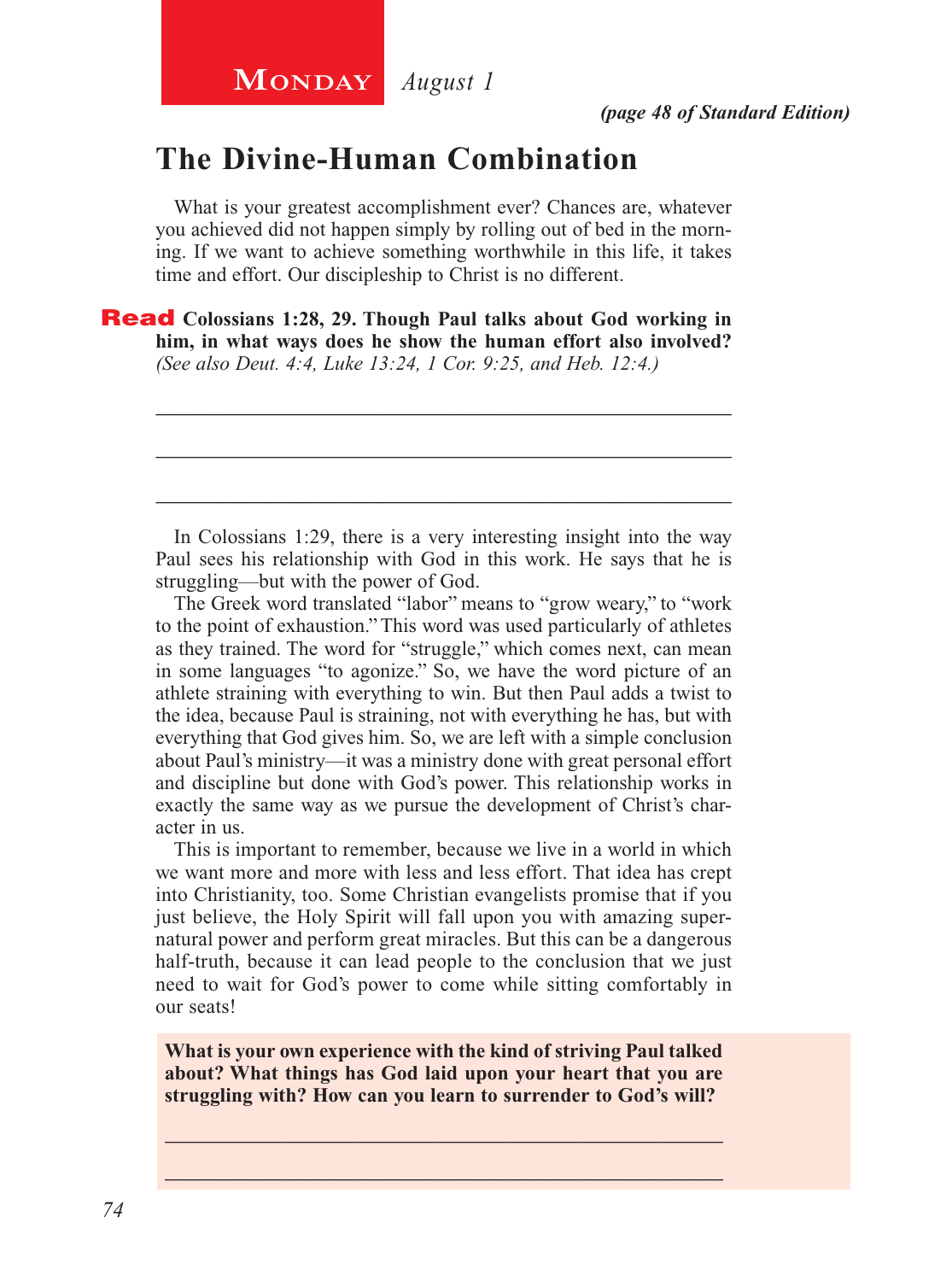# **The Disciplined Will**

One of the greatest enemies of our wills is our own feelings. We are increasingly living in a culture bombarded with pictures and music that can appeal directly to our senses, triggering our emotions—anger, fear, or lust—without our realizing it. How often do we think such things as *What do I feel like eating for supper? What do I feel like doing today? Do I feel good about buying this?* Feelings have thus become intimately involved in our decision-making. Feelings are not necessarily bad, but how I feel about something may have little to do with what is right or best. Indeed, our feelings can lie to us ("The heart is deceitful above all things" *[Jer. 17:9]*) and can create a false picture of reality, causing us to make bad choices, setting us up for a crucible of our own making.

What **examples can you find from the Bible where people made choices based on feelings rather than on God's Word? What were the consequences?** *(See, for example, Gen. 3:6; 2 Sam. 11:2–4; and Gal. 2:11, 12.)*

\_\_\_\_\_\_\_\_\_\_\_\_\_\_\_\_\_\_\_\_\_\_\_\_\_\_\_\_\_\_\_\_\_\_\_\_\_\_\_\_\_\_\_\_\_\_\_\_\_\_\_\_

\_\_\_\_\_\_\_\_\_\_\_\_\_\_\_\_\_\_\_\_\_\_\_\_\_\_\_\_\_\_\_\_\_\_\_\_\_\_\_\_\_\_\_\_\_\_\_\_\_\_\_\_

\_\_\_\_\_\_\_\_\_\_\_\_\_\_\_\_\_\_\_\_\_\_\_\_\_\_\_\_\_\_\_\_\_\_\_\_\_\_\_\_\_\_\_\_\_\_\_\_\_\_\_\_

\_\_\_\_\_\_\_\_\_\_\_\_\_\_\_\_\_\_\_\_\_\_\_\_\_\_\_\_\_\_\_\_\_\_\_\_\_\_\_\_\_\_\_\_\_\_\_\_\_\_\_\_

### Read **1 Peter 1:13. What is Peter concerned about, and what does he want his readers actually to do?**

Peter understood that the mind is the rudder for the body that we control. Take away the control of the mind, and we will be controlled by whatever feelings blow our way.

Imagine walking along a narrow path to the Shepherd's home. Along the way there are many paths leading in different directions. Some of these paths go to places that we would not want to visit. Others look tempting; they appeal to our feelings, our emotions, our desires. If, though, we take any one of them, we get off the right path and go in a way that might be exceedingly difficult to get off.

**What important decisions are you facing? Ask yourself honestly,**  *How can I know if I am basing my choices on feeling, emotion, or desire, as opposed to the Word of God?*

 $\_$  , and the set of the set of the set of the set of the set of the set of the set of the set of the set of the set of the set of the set of the set of the set of the set of the set of the set of the set of the set of th \_\_\_\_\_\_\_\_\_\_\_\_\_\_\_\_\_\_\_\_\_\_\_\_\_\_\_\_\_\_\_\_\_\_\_\_\_\_\_\_\_\_\_\_\_\_\_\_\_\_\_\_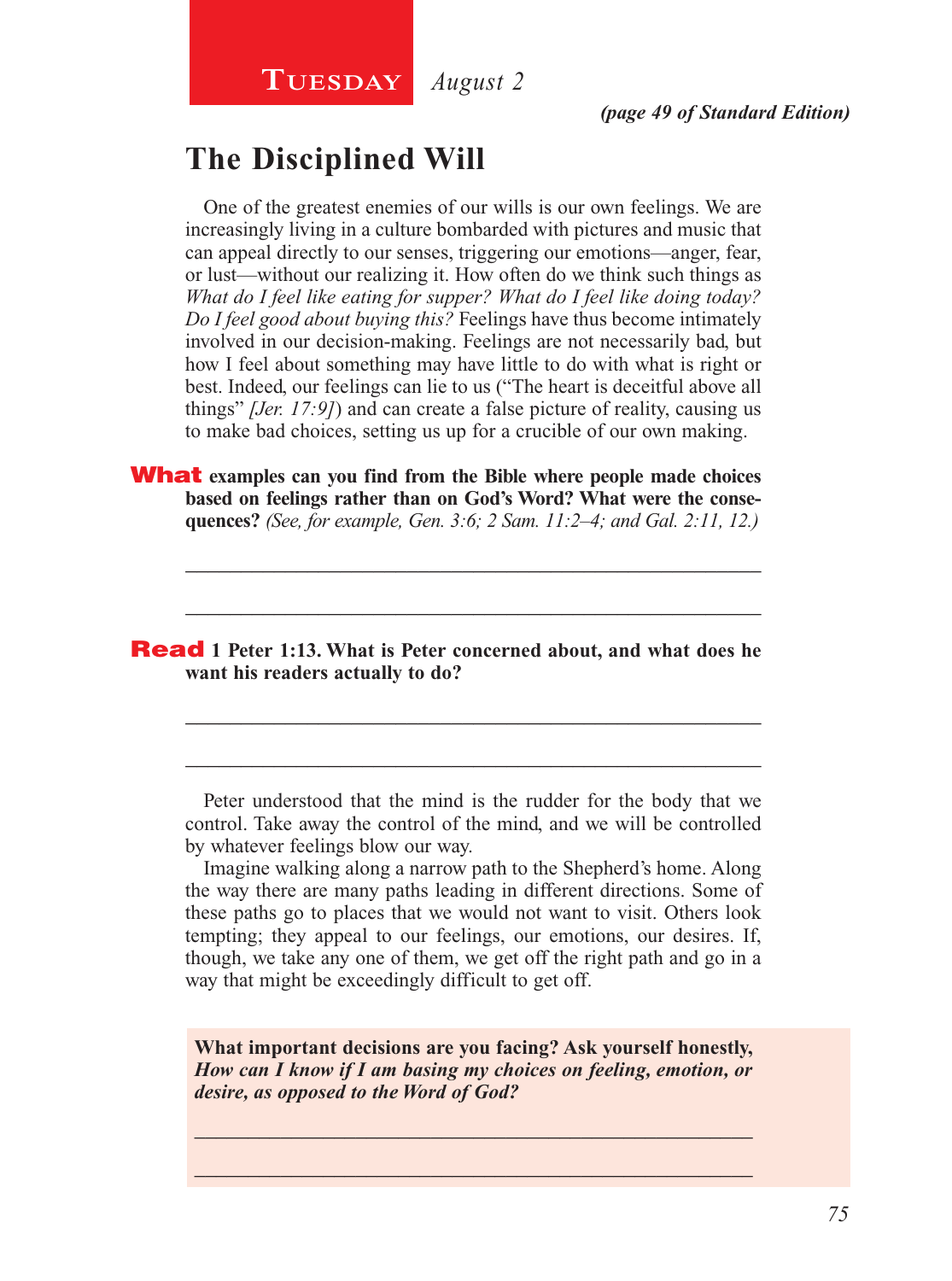# **Radical Commitment**

**"If your right eye causes you to stumble, gouge it out and throw it away. It is better for you to lose one part of your body than for your whole body to be thrown into hell"** *(Matt. 5:29, NIV).*

\_\_\_\_\_\_\_\_\_\_\_\_\_\_\_\_\_\_\_\_\_\_\_\_\_\_\_\_\_\_\_\_\_\_\_\_\_\_\_\_\_\_\_\_\_\_\_\_\_\_\_\_

\_\_\_\_\_\_\_\_\_\_\_\_\_\_\_\_\_\_\_\_\_\_\_\_\_\_\_\_\_\_\_\_\_\_\_\_\_\_\_\_\_\_\_\_\_\_\_\_\_\_\_\_

\_\_\_\_\_\_\_\_\_\_\_\_\_\_\_\_\_\_\_\_\_\_\_\_\_\_\_\_\_\_\_\_\_\_\_\_\_\_\_\_\_\_\_\_\_\_\_\_\_\_\_\_

**Dwell** on the words of Jesus in the above text. Would you call them **radical? If so, why?**

Radical action is necessary not because God has made the Christian life difficult, but because we and our culture have drifted so far away from God's plans for us. People often wake up and wonder to themselves, *How could I have gone so far away from God?* The answer is always the same: just one step at a time.

Read Matthew 5:29, 30. Jesus is speaking in the context of sexual sin. However, the underlying principles apply to dealing with other sin, as well. Indeed, the principles can apply to our growth in Christ in general.

\_\_\_\_\_\_\_\_\_\_\_\_\_\_\_\_\_\_\_\_\_\_\_\_\_\_\_\_\_\_\_\_\_\_\_\_\_\_\_\_\_\_\_\_\_\_\_\_\_\_\_\_

\_\_\_\_\_\_\_\_\_\_\_\_\_\_\_\_\_\_\_\_\_\_\_\_\_\_\_\_\_\_\_\_\_\_\_\_\_\_\_\_\_\_\_\_\_\_\_\_\_\_\_\_

\_\_\_\_\_\_\_\_\_\_\_\_\_\_\_\_\_\_\_\_\_\_\_\_\_\_\_\_\_\_\_\_\_\_\_\_\_\_\_\_\_\_\_\_\_\_\_\_\_\_\_\_

What **crucial point is Jesus making with those words? Are we really called literally to maim ourselves?**

Jesus isn't calling us to harm our bodies physically—not at all! Rather, He is calling us to control our minds and therefore our bodies, no matter the cost. Notice that the text does not say that we should pray and that God will instantly remove the sinful tendencies from our lives. Sometimes God may graciously do this for us, but often He calls us to make a radical commitment to give up something, or start doing something, that we may not feel like doing at all. What a crucible that can be! The more often we make the right choices, the stronger we will become, and the weaker the power of temptation in our lives.

God sometimes uses crucibles to catch our attention when there are so many noisy distractions around us. It is in the crucible that we realize how far we have drifted from God. The crucible may be God's call for us to make a radical decision to return to our Father's plan for us.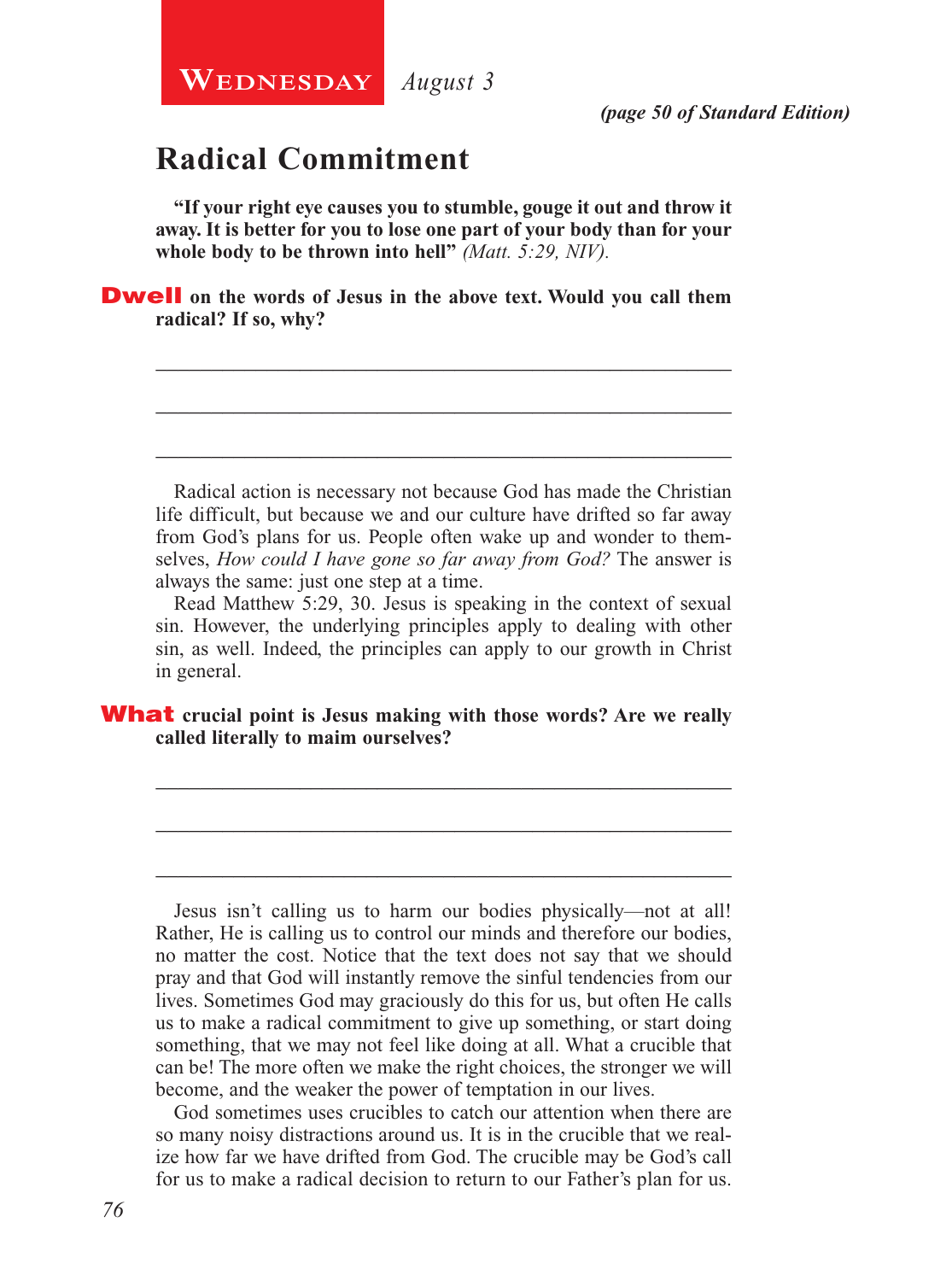### **The Need to Persevere**

Read **the story of Jacob wrestling with God** *(Genesis 32)***. What does this story say to us about perseverance, even amid great discouragement? (Keep the whole context of Jacob's situation in mind before you answer.)**

We can know what is right and exercise our wills to do the right thing; but when we are under pressure, it can be very difficult to keep holding on to God and His promises. That's because we are weak and fearful. Therefore, one of the important strengths of the Christian is perseverance, the ability to keep going despite wanting to give up.

\_\_\_\_\_\_\_\_\_\_\_\_\_\_\_\_\_\_\_\_\_\_\_\_\_\_\_\_\_\_\_\_\_\_\_\_\_\_\_\_\_\_\_\_\_\_\_\_\_\_\_\_

\_\_\_\_\_\_\_\_\_\_\_\_\_\_\_\_\_\_\_\_\_\_\_\_\_\_\_\_\_\_\_\_\_\_\_\_\_\_\_\_\_\_\_\_\_\_\_\_\_\_\_\_

\_\_\_\_\_\_\_\_\_\_\_\_\_\_\_\_\_\_\_\_\_\_\_\_\_\_\_\_\_\_\_\_\_\_\_\_\_\_\_\_\_\_\_\_\_\_\_\_\_\_\_\_

One of the greatest examples of perseverance in the Bible is Jacob. Many years before, Jacob had tricked his brother, Esau, and his father into giving him the birthright *(Genesis 27)*, and ever since, he had been running in fear of Esau's desire to kill him. Even though he had been given wonderful promises of God's guidance and blessing in his dream of a ladder reaching to heaven *(Genesis 28)*, he was still scared. Jacob was desperate for God's assurance that he was accepted and that the promises made to him many years before were still true. As he fought someone who was actually Jesus, Jacob had his hip dislocated. From that point on, it could not have been possible to fight, as the pain would have been too excruciating. There must have been a subtle shift from fighting to hanging on. Jacob is hanging on to Jesus through unbearable pain until he receives an assurance of His blessing. So, Jesus says to him, " 'Let me go, for it is daybreak' " *(Gen. 32:26, NIV)*.

Jacob's blessing came because he held on through the pain. So it is with us. God also may dislocate our "hip" and then call us to hang on to Him through our pain. Indeed, God allowed the painful scars to continue—Jacob was still limping when he met his brother. To outside appearances it was a weakness, but for Jacob it was an indication of his strength.

**What are some practical choices you can make (associations, lifestyle, reading material, health habits, spiritual life) that will help you better persevere with the Lord amid discouragement and temptation?**

\_\_\_\_\_\_\_\_\_\_\_\_\_\_\_\_\_\_\_\_\_\_\_\_\_\_\_\_\_\_\_\_\_\_\_\_\_\_\_\_\_\_\_\_\_\_\_\_\_\_\_\_ \_\_\_\_\_\_\_\_\_\_\_\_\_\_\_\_\_\_\_\_\_\_\_\_\_\_\_\_\_\_\_\_\_\_\_\_\_\_\_\_\_\_\_\_\_\_\_\_\_\_\_\_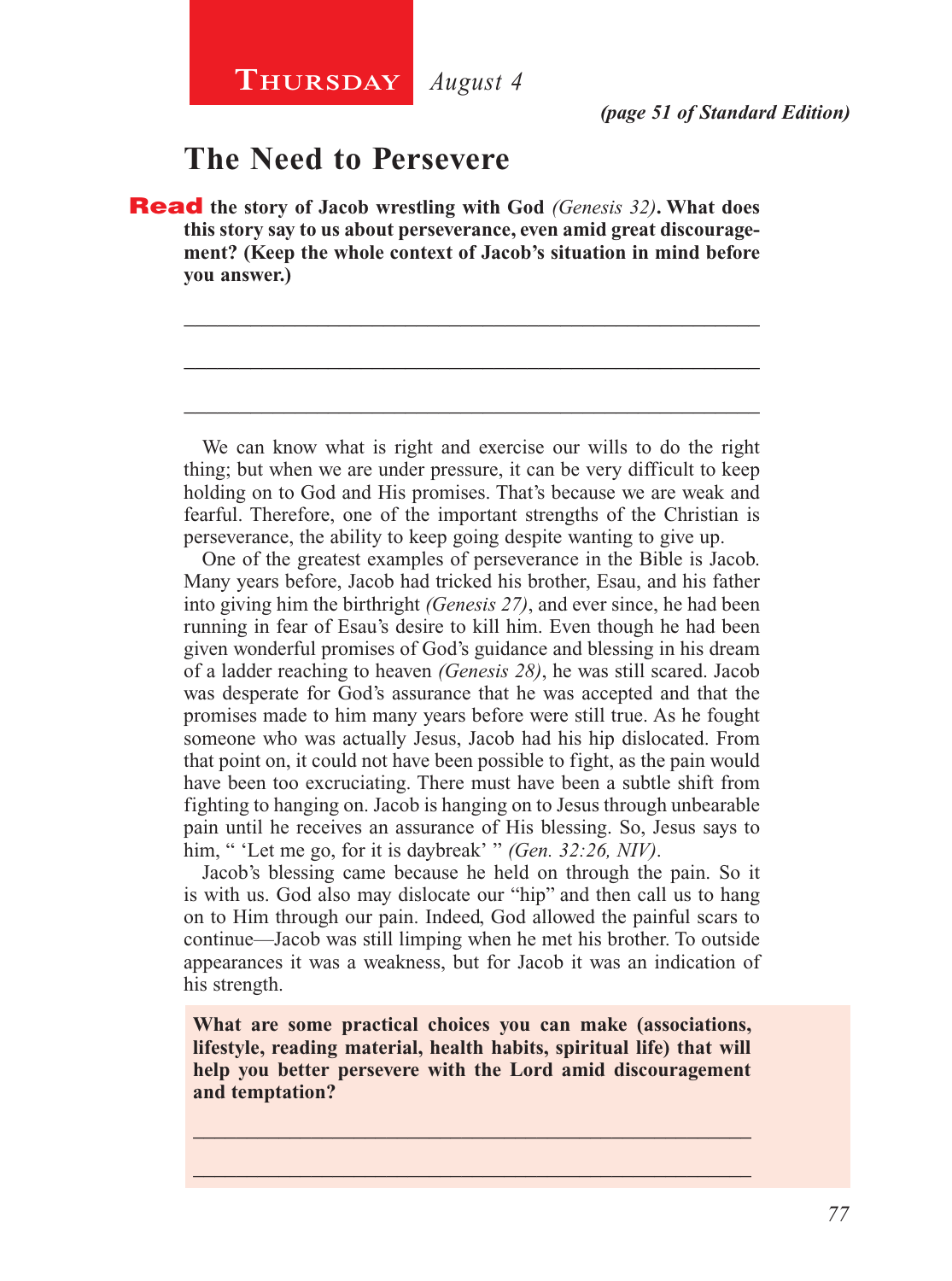**FRIDAY** *August 5* 

**Further Thought:** Read Ellen G. White, "The Night of Wrestling," pp. 195–203, in *Patriarchs and Prophets*; "Consecration," pp. 43–48, in *Steps to Christ*.

"This will, that forms so important a factor in the character of man, was at the Fall given into the control of Satan; and he has ever since been working in man to will and to do of his own pleasure, but to the utter ruin and misery of man."—Ellen G. White, *Testimonies for the Church*, vol. 5, p. 515.

"In order to receive God's help, man must realize his weakness and deficiency; he must apply his own mind to the great change to be wrought in himself; he must be aroused to earnest and persevering prayer and effort. Wrong habits and customs must be shaken off; and it is only by determined endeavor to correct these errors and to conform to right principles that the victory can be gained. Many never attain to the position that they might occupy, because they wait for God to do for them that which He has given them power to do for themselves. All who are fitted for usefulness must be trained by the severest mental and moral discipline, and God will assist them by uniting divine power with human effort."—Ellen G. White, *Patriarchs and Prophets*, p. 248.

### Discussion Questions:

Ê **To what extent do you think that we actually recognize that our wills were "at the Fall given into the control of Satan"? How, by focusing on the character of Jesus, can we better understand just how fallen we are and how great God's grace is toward us?**

Ë **Read the story of Jesus in Gethsemane** *(Matt. 26:36–42)***. What were Jesus' own feelings and desires, as opposed to God's will? What can we learn from this example?**

 $\bullet$  As a class, talk about the distinct things in your own culture **that can work to break down our defenses and leave us more vulnerable to Satan's attacks. What can we do to help other church members be aware of these dangers, as well as help those who feel the need for help?** 

 $\bullet$  Do you know someone in your church who hasn't been there **for quite a long time, who might be getting ready to give up or already has given up? What can you do as a group to encourage this person, to help him or her not turn away from Jesus? What practical things can you do to help?**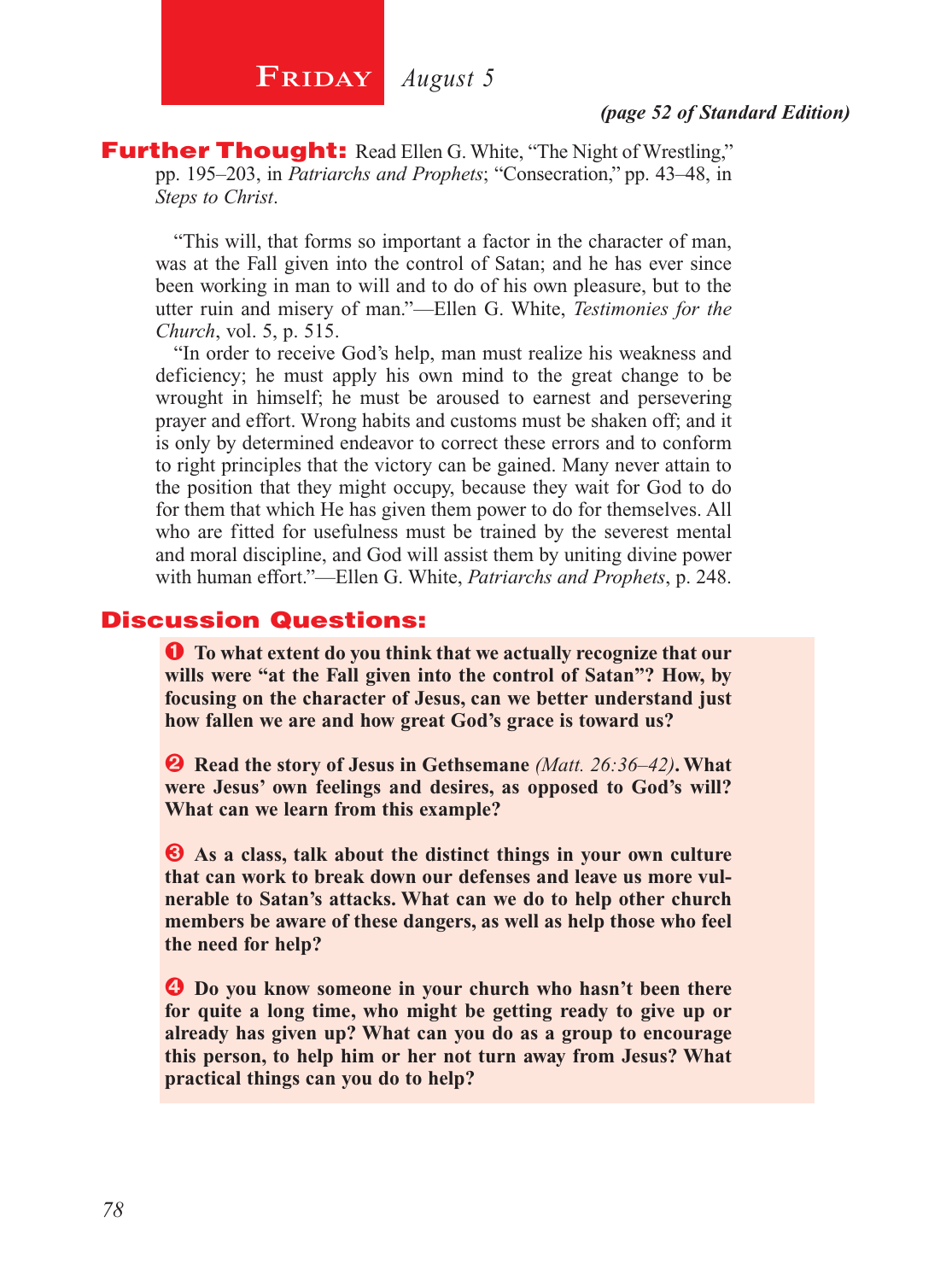# INSIDES*tory*

# Part 6: Temple Plot Foiled

*By* Andrew McChesney

Months passed before Junior and Mother found out why Father had changed his mind and went to Junior's baptism. Evil spirits had forbidden Father from going to the Sabbath afternoon baptism, so he had turned down his son's invitation to attend. On the day of the baptism, Father felt restless and asked Mother to drive him to the Candomblé temple in Manaus, Brazil. Around 5:00 p.m., spirits at the temple told Father to dress in his high-priestly robes and go to Alpha Seventh-day Adventist Community Church. They promised to possess people in the church to prevent Junior from being baptized.

Father donned his robes and hailed a taxi. He could hear an invisible legion of evil spirits swirling around him. At the church's entrance, the spirits suddenly declared that they could not go in.

Father remembered the most important lesson that the spirits had taught him years earlier: Never leave a job undone. If he started a task, he had to finish it. Father boldly entered the church. As he walked into the crowded main hall, a sweet, sanctified energy flowed over him. It was unlike anything he had ever experienced, and it felt good. Later he realized that it must have been the presence of the Holy Spirit.

Father's anger about the baptism vanished. A deacon, Roberto Fernandez, met him at the back, gave him a hug, and led him to the baptismal pool. Father turned around and looked at the congregation, where he saw people with bowed heads. He thought they were frightened but later understood that they were praying. When he saw Junior in the baptismal pool, he realized that the spirits had lied to him. Junior wasn't being forced to join the Adventist Church. It was his own decision.

After a song, Pastor Ricardo raised his arm and said, "As a minister of the gospel, I baptize you in the name of the Father, the Son, and the Holy Spirit. Amen." Then he immersed Junior under the water.

After the baptism, Junior took the microphone and looked at Father.

"Daddy, despite your religion, I love you very much," he said.

He hugged Father and started crying. His words broke Father's heart.

When the ceremony ended, church members showered Father with hugs. He was shocked. He never expected to be treated with such love. "This is such a nice place, and the people are so nice," he said as he got into the car.

Back home, Father called everyone he knew to announce proudly that his son had been baptized. He described the experience as incredible.

Mother realized that the Holy Spirit had started to work in his heart. An unbelievable peace filled their home for four days. Then the evil spirits ordered Father to kill Mother and Junior.

*Your Thirteenth Sabbath Offering will help open eight churches in the South American Division, including four in Brazil, where Father* (Eduardo Ferreira dos Santos) *and his family live.*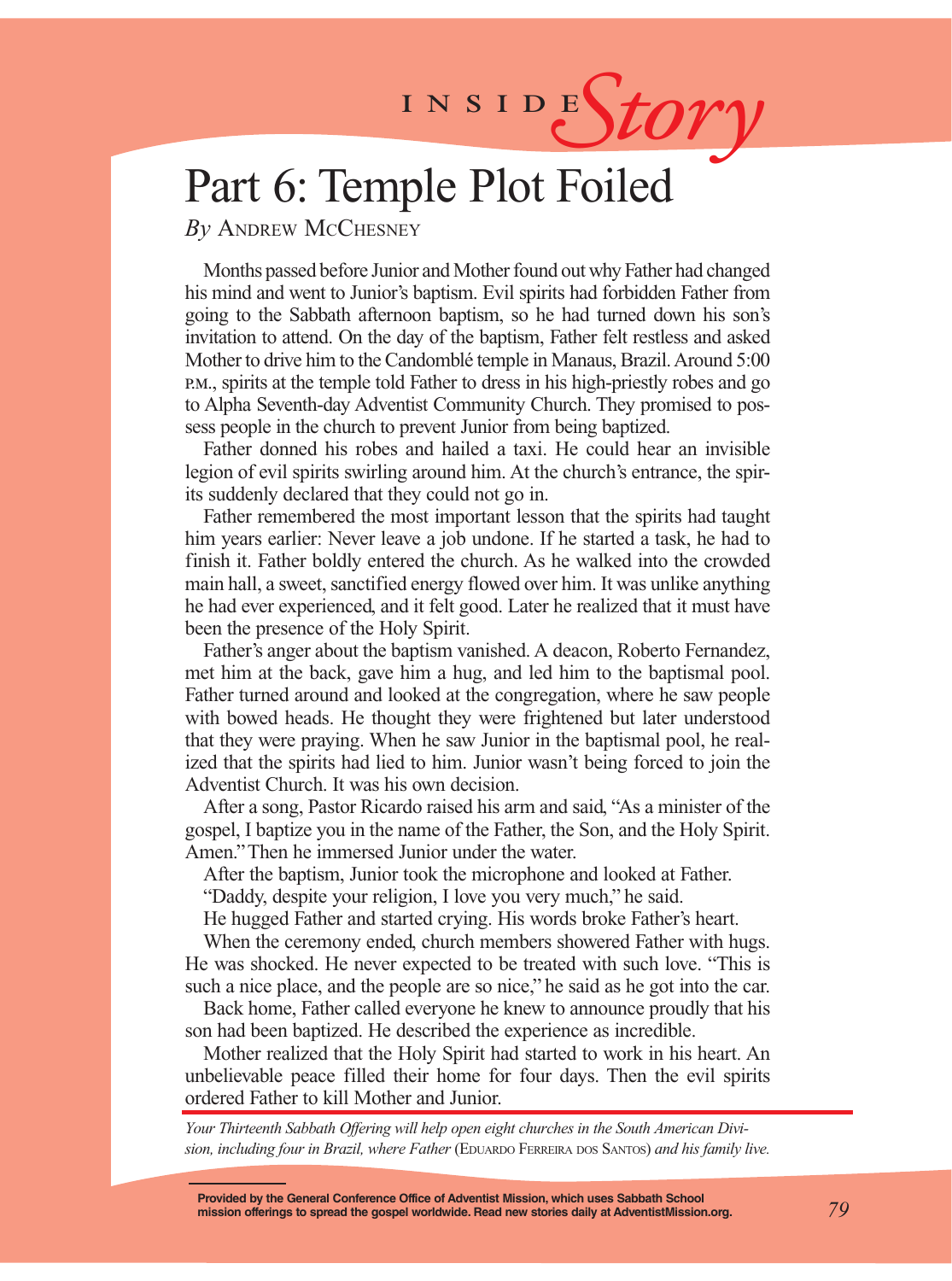### Key Text: *Colossians 1:29*

Study Focus: *Genesis 32; Matt. 5:29; John 16:5–15; Col. 1:28, 29; 1 Pet. 1:13.*

### *Part I: Overview*

This lesson focuses on several essential elements that help us build a threefold strategy for overcoming crucibles. First, under the guidance of the Holy Spirit, we must cultivate understanding of the truth about God, evil, and ourselves in the immediate context of our life and in the larger context of the great controversy. While it is true that merely understanding our situation is not enough, this understanding is the crucial, foundational stepping-stone upon which the other elements are placed to construct the right response to the crucible. We need to know why things happen and answer these questions: Whose side do we choose to stand on, and why?

Second, we must understand the nature of our God-given free will. Yes, it is true that God is sovereign and gives us salvation and all the good things for living and prospering. However, He created us with true freedom, without which we would not be the same. That is why God empowers and calls us to exercise our free will and collaborate with Him in the great work of salvation and the development of His kingdom.

Third, this collaboration requires of us radical commitment and perseverance. We cannot collaborate with two different kings that are at war with each other. We must know the truth, choose the just and loving King of heaven, align our lives with His principles, and fully commit to the cause of His kingdom, no matter what. These principles will give us the full, everrenewable energy to fight and overcome in the crucible of this life.

**Lesson Themes:** This week's lesson highlights three major themes.

- 1. The role of truth in overcoming crucibles
- 2. The role of our free will in overcoming crucibles
- 3. The role of commitment and perseverance in overcoming crucibles

### *Part II: Commentary*

#### **Augustine and Pelagius on the Freedom and the Power of the Will**

Many Christians find it difficult to understand how our free will relates to the origin of evil and suffering, as well as to salvation. Some fall into one of two extremes as illustrated by the fifth-century fierce debate between British ascetic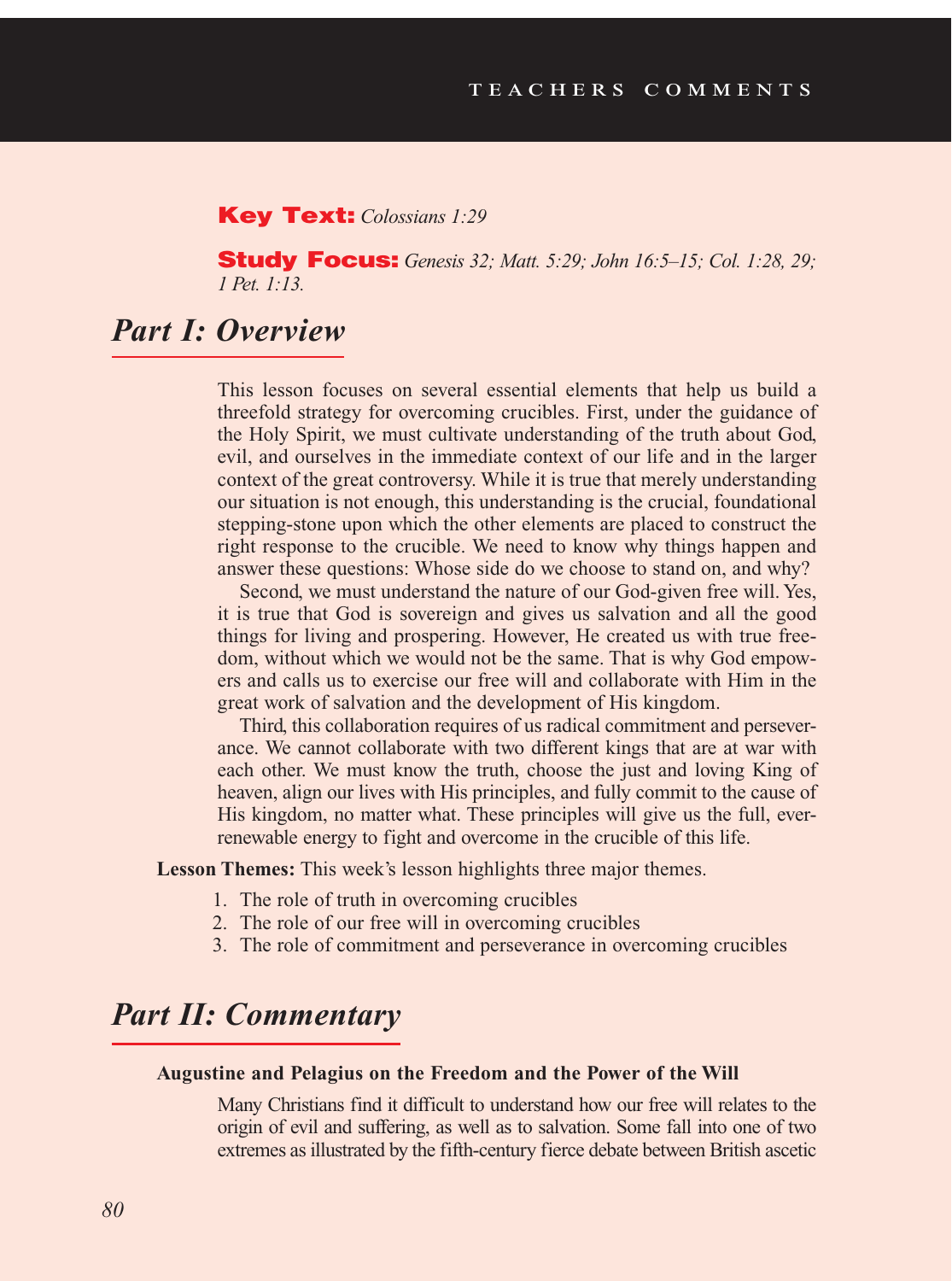Pelagius, who settled in Rome (c. 355–420), and Augustine (354–430), the bishop of Hippo in North Africa. Their debate was over the issue of free will and salvation. Having arrived in Rome and seen the spiritual and moral laxity of the Christians in the capital of the Western Roman Empire, Pelagius concluded that the problem was rooted in the teachings of Augustine on original sin and grace.

Thus, Pelagius decided to confront the bishop of Hippo (present-day northeastern Algeria). Augustine taught that God is love, and the essence of love is freedom (there is no love without freedom). Further, Augustine posited that God created a perfect and good universe. He also created humans in His image, which means that humans were created perfect, good, loving, and free. Thus, according to Augustine, when Adam and Eve abused their freedom and sinned, they generated the original sin. As a consequence, they were covered in guilt, their nature changed from perfect to sinful, and they lost their freedom. They could still perceive the good or the perfect but could not live it out.

What Augustine proposed was that sin is more than an individual act or error; rather, it is a condition of human existence separate and against God. Original sin comprised guilt and proclivity to evil. After the Fall, all humans are sinful, Augustine opined, because we are born with Adam's guilt and with a sinful nature that enslaves our wills and lives. Thus, Augustine believed that we cannot be saved simply by choosing to do good, because we *are* sinful; we cannot be saved simply by receiving an instruction or encouragement or by following an example, because we cannot do away with Adam's guilt. Nor do we have the power to overcome our sinful condition and do good, Augustine further asserted. In his opinion, the only way to be saved is if we could die to the sinful nature and resurrect to another nature. But according to Augustine, we cannot do even this by ourselves. The only way we are saved is by God's grace. In His grace, Augustine explained, God exercises His sovereign will and decides to save us by Himself: He removes Adam's and our guilt from us through His grace and the sacrament of baptism and subdues our sinful nature through the indwelling of the Holy Spirit, who regenerates in us a new spiritual nature and gives us the power to live a righteous life. For this reason, Augustine introduced the concept of divine predestination: because we are enslaved by sin after the Fall, we cannot repent on our own; thus, God predestines some of us to salvation and the rest to perdition.

Pelagius thought that Augustine's position led to spiritual laxity, as Christians would now blame their moral decadence on the original sin and would shun personal responsibility for sin and evil. For this reason, Pelagius proposed another perspective. Like Augustine, Pelagius believed that God created a perfect universe and humans as free beings. Evil originated in Adam's free choice to sin. However, Pelagius rejected Augustine's idea that humans inherit a sinful nature and guilt from Adam. According to Pelagius, Adam's sin affected only him and not his children. Thus, Pelagius reasoned, the innocence and free will of Adam's posterity were fully preserved, and therefore, each child that is born into the world is born with a perfect nature and a perfectly operational free will.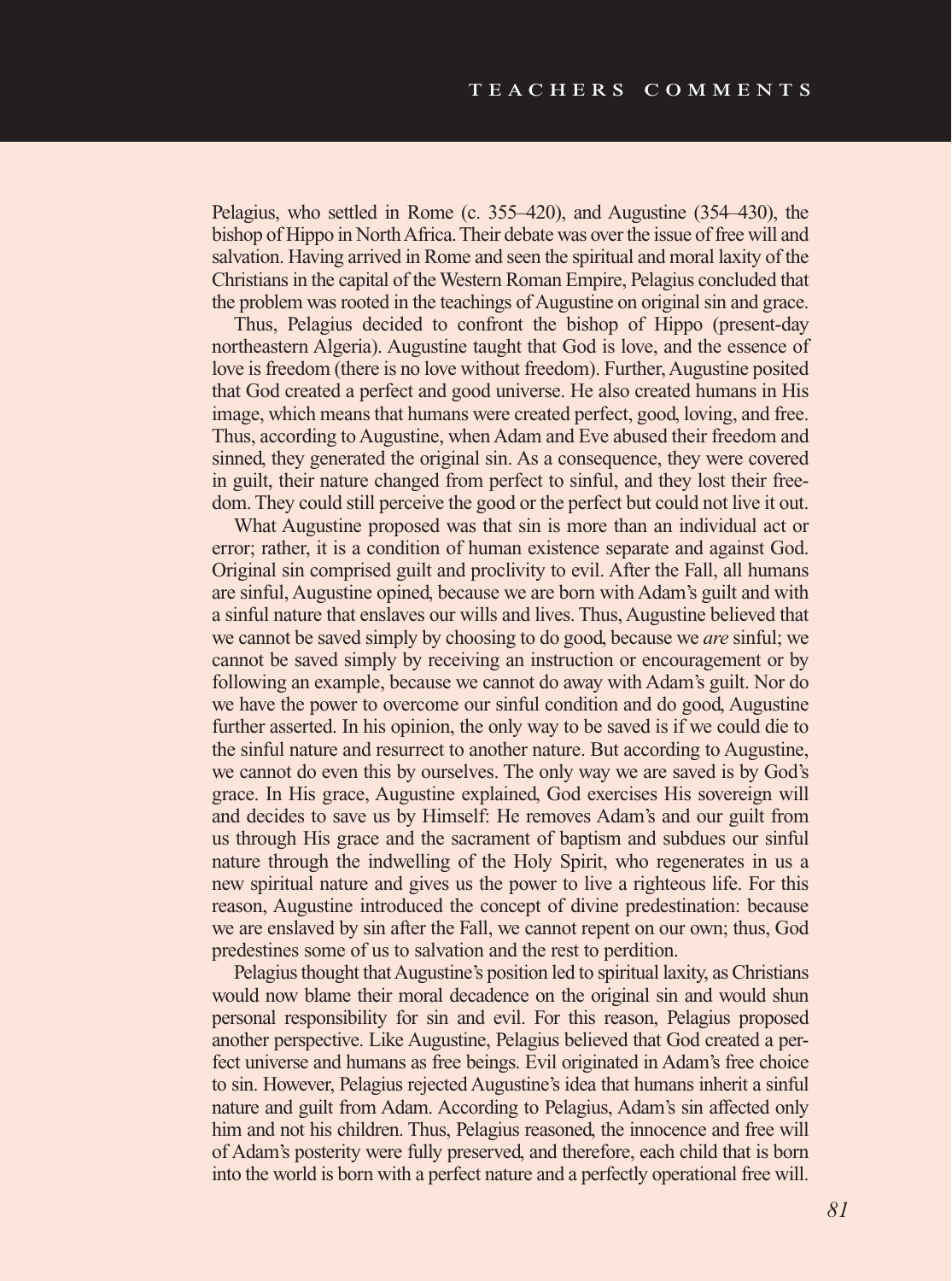Further, Pelagius asserted that all humans sin, not because they are born with Adam's guilt and sinful nature, but all sin because all of us are born and live in a corrupt social environment and exercise our will and choose to sin. According to Pelagius, a person is guilty, not because of the guilt inherited from Adam but because of his or her own choice to sin. Therefore, Pelagius maintained, God holds us accountable for our sins because we are truly free. God calls us to conduct a righteous life because He knows we can do so. Jesus lived a perfect life and showed us that this is possible. Yes, we live by God's grace, but in Pelagius's view, the divine grace consisted in the fact that God created us with free will, gave us His law and instructions for living out good and perfect lives, and gave us the example of Jesus. Furthermore, God gives us forgiveness in Jesus in case we fall by choosing to sin and gives us the guidance of the Holy Spirit in our spiritual journey. For additional reading on the Augustine-Pelagian debate, see, for example, Alister E. McGrath, *Christian Theology: An Introduction*, 5th ed. (Oxford, U.K.: Wiley-Blackwell, 2011), pp. 18–20.

Each of the two contenders were, no doubt, sincere and highlighted good points. However, each of them fell into extremes. Augustine fell into predestination and sacramentalism (God's grace comes to us through the sacraments). Pelagius fell into a superficial treatment of sin and salvation by works. The truth lies in the Bible! The Bible presents God as love *(John 3:16; 1 John 4:8, 16)*. He created Adam and Eve innocent *(Gen. 1:31, Gen. 2:25, Eccles. 7:29)* and with freedom of choice *(Gen. 2:15–17).* However, our parents chose to sin *(Gen. 3:6).*

The Bible is clear that sin is not a simple past act of Adam and Eve. Rather, the Genesis account of the Fall describes immediate and profound changes appearing in their nature, relationships, environment, lifestyle, and descendants *(Gen. 3:7–24, Gen. 4:1–16).* The apostle Paul stipulates that with Adam sin and death "entered" (invaded) and pervaded the world in space and time *(Rom. 5:12–14, NKJV)*. Sin brought upon humanity suffering, death, and condemnation for all men *(Rom. 5:16–18).* Because of the transgression of Adam, all people "were made sinners" *(Rom. 5:19, NKJV)*. For this reason, all humans are born in sin, and none is born righteous *(Rom. 3:9–18, 23; Ps. 14:1–3; Ps. 51:5)*. Thus, the Bible rejects Pelagianism and presents sin as more than an individual human act. Rather, sin is described as both an external and internal force that enslaves and destroys all humanity in all its aspects. Facing this grim outlook, Paul exclaimed desperately: "O wretched man that I am! Who will deliver me from this body of death?" *(Rom. 7:24, NKJV).* By itself, humanity cannot solve the problem of sin and evil. The only hope for sinful humanity is in the sacrificial and transformative ministry of Jesus Christ *(Rom. 3:24, 25; Rom. 5:6–19; Rom. 7:25)* and in the regenerative and mediating ministry of the Holy Spirit, who gives us a new heart *(Ezek. 36:26, 27; John 3:5–8; Rom. 8:3–6, 9–17).*

Furthermore, the Bible does not teach the Augustinian concept of predestination and sacramentalism. Yes, at the foundation of the biblical teaching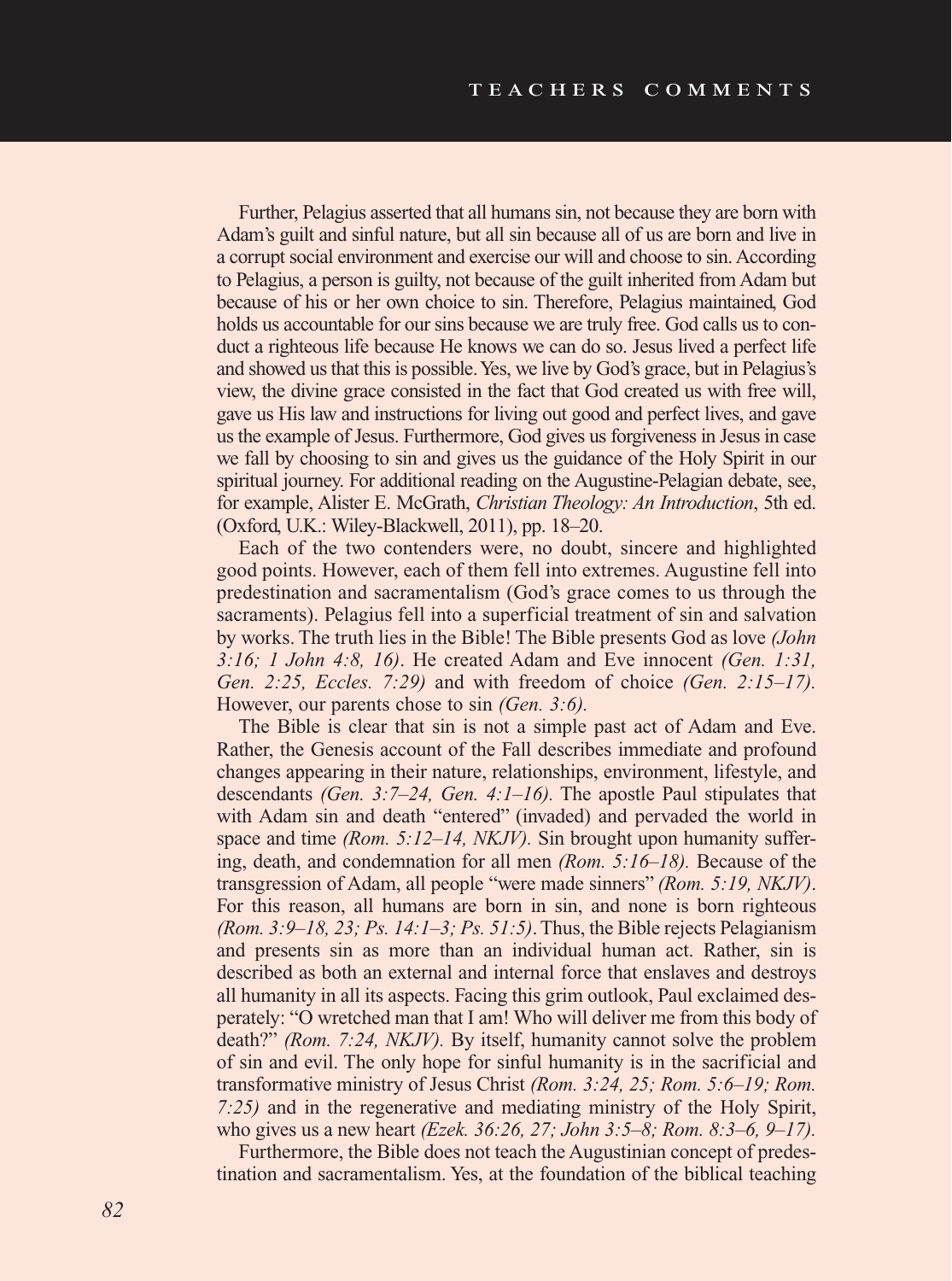of salvation is always God's initiative, intervention, solution (the sacrifice of Christ), and power for redemption *(Gen. 3:8, 15; Exod. 20:2; Rom. 5:6–8).*  However, God did not predestine some humans for salvation and some for perdition. Rather, God always gave humans the individual freedom to choose *(Josh. 24:15)* and holds the individuals and nations accountable for their acceptance or rejection of His salvation *(see, for example, Gen 4:4–12, Gen. 15:16*). The golden text of the gospel declares that "God so loved the world that He gave His only begotten Son, that whoever believes in Him should not perish but have everlasting life" *(John 3:16, NKJV).* The Bible insists that God wants, and invites, all to be saved *(Ezekiel 33; John 1:12, 13; 1 Tim. 2:4; 2 Pet. 3:9; 1 John 2:2; Rev. 22:17)*. And once the people respond to God's invitation, they collaborate with God in His salvation *(2 Pet. 1:10, James 4:8, Rev. 3:20).* Scripture also rejects any sacramental view of the divine grace; on the contrary, the New Testament emphasizes that God gives all of us His grace, only—and directly—through Jesus Christ *(Acts 4:12; Heb. 5:9; Heb. 7:24, 25; Hebrews 9; Hebrews 10).* 

Historically, most Christians rejected Pelagius and embraced Augustine's understanding that all humans are born with a sinful nature and that sin is an invincible force for humans. Roman Catholics integrated into their theology Augustine's idea that all humans inherit Adam's guilt and the need for sacraments but rejected his views on predestination. In contradistinction, Protestantism rightly rejected Augustine's idea that we inherit Adam's guilt and that God's grace comes through the sacraments, but large parts of Protestantism erroneously accepted his concept of predestination. In the wake of the Enlightenment, modern and postmodern societies tend to reject the Augustinian ideas and think more in line with Pelagius. To reach people in these societies, we not only need to emphasize the biblical teachings on the free will and our profound responsibility for our individual and communal history but also share the biblical teaching about the seriousness of the power of sin and our only hope of salvation in Jesus Christ. This illustration helps us understand that knowing the truth is essential for our understanding of suffering and trials in our lives. But it also helps us understand our own nature and the power of free will. Such understanding helps us always seek and accept God's help, guidance, and power to overcome our crucibles.

# *Part III: Life Application*

**1.** *Spiritual discipline and cheap grace.* **Of course, Augustine and Luther taught salvation by divine predestination as a celebration of God's tremendous grace. However, this concept has led some Christians to think that if we are irreversibly elected and saved by God, we do not,**